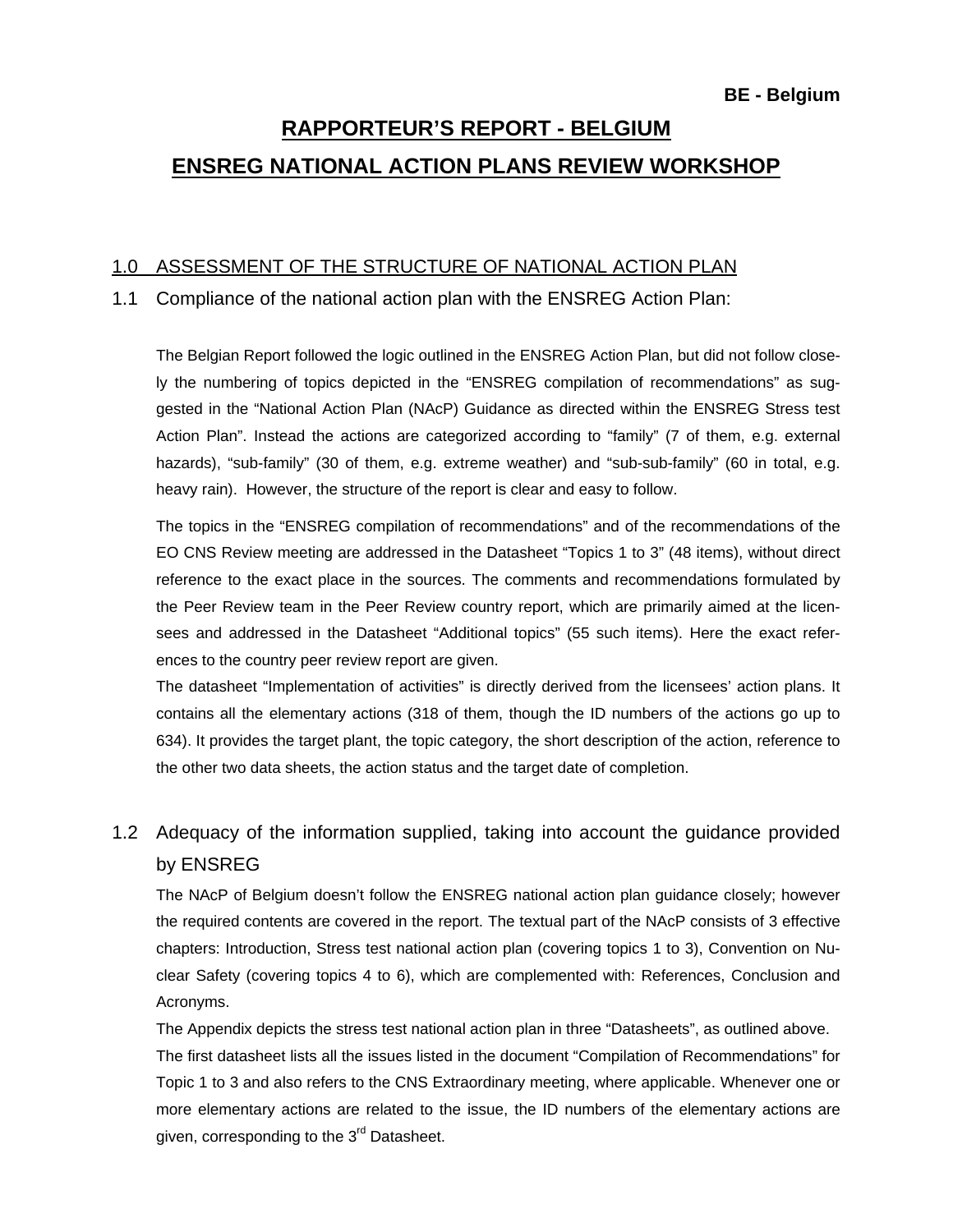The second Datasheet, under the headline "Additional topics" lists the issues identified in the country peer review report and in the inspections carried out by the national Regulator. These issues provide the reference to the source of the issue and also refer to the IDs of elementary actions as listed in the 3<sup>rd</sup> Datasheet.

During the discussions three specific actions were discussed: the habitability of the Main Control Room during a severe accident (related to special exercise about malevolent human actions), and the drainage capacity of the sites relative to extreme precipitation (improvement from  $10^{-2}/y$  to at least  $10^{-3}$ /y precipitation frequency), and the capability of the new Emergency Control Centre at Tihange to handle multiunit accidents (specific organizational arrangements to handle different emergency categories).

### 2.0 ASSESSMENT OF THE CONTENT OF NATIONAL ACTION PLAN

### 2.1 How has the country addressed the recommendations of the ENSREG Action Plan?

 The NAcP addresses the findings described the National stress test report of Belgium, 45 such issues are listed in the 2<sup>nd</sup> Datasheet with references to the subchapters of "7.2 Synthesis of the assessment …" chapter of the national report.

The country has established appropriate actions addressing the 10 recommendations from the Belgium stress tests peer-review, which are covered in the second Datasheet.

The action plan has been elaborated by the licensee and approved by the regulator, though this approval doesn't result in any legal obligation for the licensee. However, the implementation of the actions is being carried out in a close and flexible co-operation between the regulator, its TSO and the licensee.

As mentioned earlier, aspects of the CNS are covered in the  $1<sup>st</sup>$  Datasheet, without exact references. The aspects of the ENSREG compilation of recommendations and suggestions are explicitly listed without references to its numbering, but since the sequence follows strictly the source, the issues are easy to identify.

All the issues put forward in the above source documents are addressed in the NAcP.

### 2.2. Schedule of the implementation of the NAcP

 The National Action Plan of Belgium provides the schedule of implementation of the elementary actions in the 3<sup>rd</sup> Datasheet: "Implementation of activities". All planned actions will be implemented by the end of 2017.

 Over all planned actions, some 88 them are scheduled for the end of 2012 (are assumed to be completed), a majority are planned for 2013, and only 26 of the 318 elementary activities are scheduled to be completed by the end of 2014. 3 actions (filtered venting for the reactor building at 4 units) are scheduled for the end of 2017, which are marked by "?" mark, signifying some uncertainty.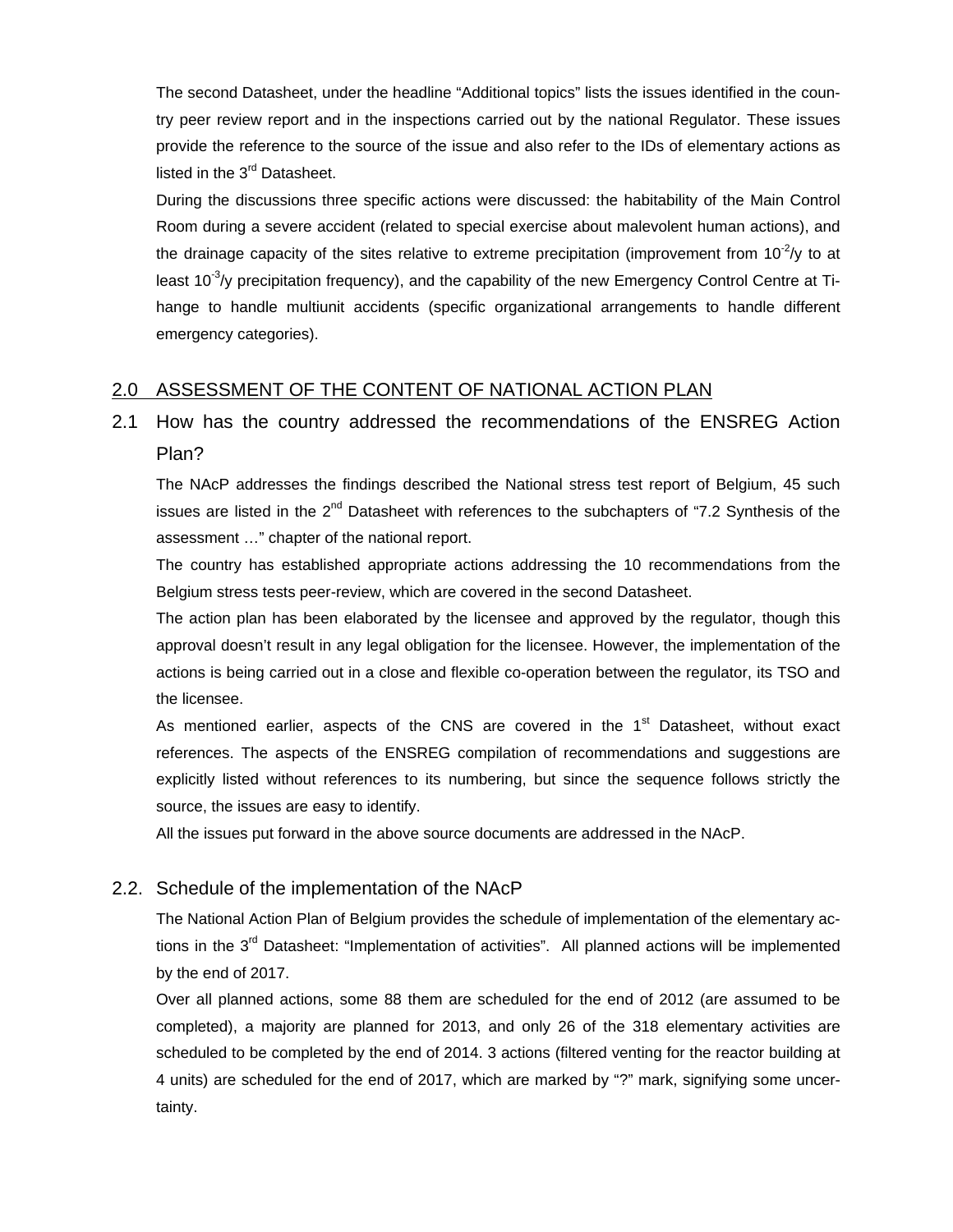3 actions are marked as "On hold till results of discussion with Safety Authority", without fixed target date, so far. The related analyses are not closed, so far.

7 actions are marked in the schedule column as "LTO" without explicit information on the schedule. As clarified during the discussions, these actions were initially planned for the Long Term Operation of the units Doel 1&2 and Tihange 1. The timeframe of these particular actions are defined as part of the LTO design upgrade programme.

The majority of the components "bunkered and hardened systems" for accident management is already completed, several of them before the stress test.

# 2.3 Transparency of the NAcP and of the process of the implementation of the tasks identified within it

 The NAcP of Belgium is accessible through the WEB page of FANC, along with all documents related to the European stress test. The public is encouraged to interact with the FANC about the stress tests national action plan, and more generally for all nuclear safety related matters. Questions can be put to the authority through various channels and are answered within 14 days.

## 2.4 Commendable aspects (good practices, experiences, interesting approaches) and challenges

 The Regulator and the nuclear operators elaborated a very detailed programme to address the national and international findings and recommendations in relation to the European stress test. The result of this work is the list of 318 elementary activities. It is a good practice that the majority of these actions are to be completed by the end of 2013 and only a handful of them remains for a longer schedule.

The protection measures against the reevaluated design basis flood for the Tihange site are an important element of the action plan.

The installation of a new on-site emergency center at Tihange NPP, which is going to be resistant at least to the reevaluated design basis flood and the design basis earthquake, is a commendable issue.

Belgium has extended the stress test exercise to other nuclear installations than NPP which is considered as good practice.

Regarding the filtered containment venting, the detailed design still needs to be defined. This could challenge the target date for implementation.

### 3.0 PEER-REVIEW CONCLUSIONS

Belgium gives comprehensive and understandable information in its National Action Plan (NAcP) related to further enhancing the safety of its nuclear power plants in the light of the Fukushima Daiichi accident. The NAcP is in compliance with the national stress tests, the results of the country